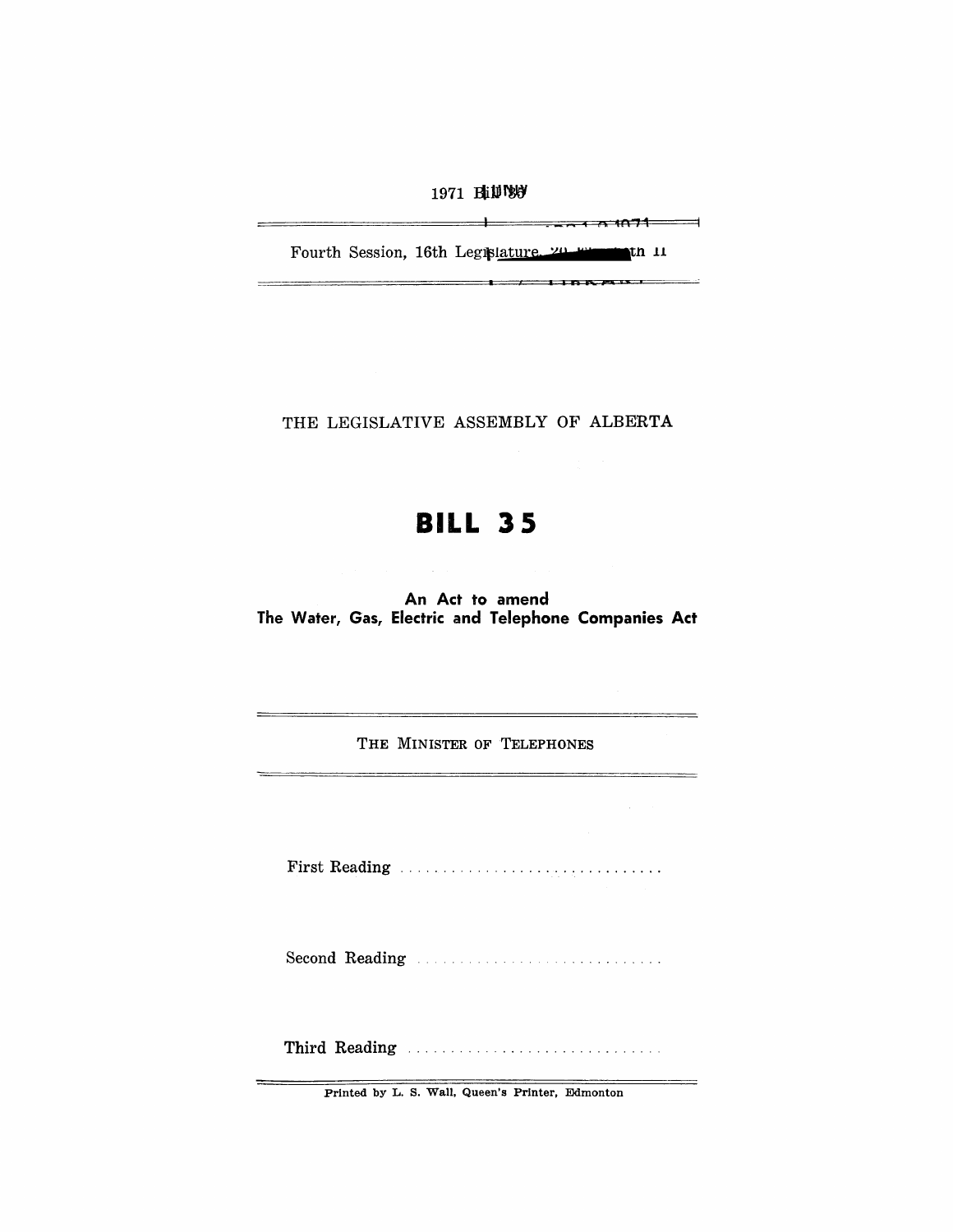## **BILL 35**

## 1971

#### **AN ACT TO AMEND THE WATER, GAS, ELECTRIC AND TELEPHONE COMPANIES ACT**

*(Assented to* ,1971)

HER MAJESTY, by and with the advice and consent of the Legislative Assembly of Alberta, enacts as follows:

1. *The Water, Gas, Electric and Telephone Companies Act is hereby amended.* 

*2. Section* 8 *is struck out and the following is substituted:* 

8. No company or municipality shall erect wires for the transmission of electricity for any purpose

- (a) anywhere outside a city, or
- (b) within a city where the phase to ground voltage will be in excess of 10,000 volts,

until

- (c) it has filed with The Alberta Government Telephones Commission plans showing the location, height or depth of overhead and underground wires or cables and such other information as- the Commission may from time to time require, and
- (d) the plans have been approved by The Alberta Government Telephones Commission.

*3. This Act comes into force on the day upon which it is assented to.*